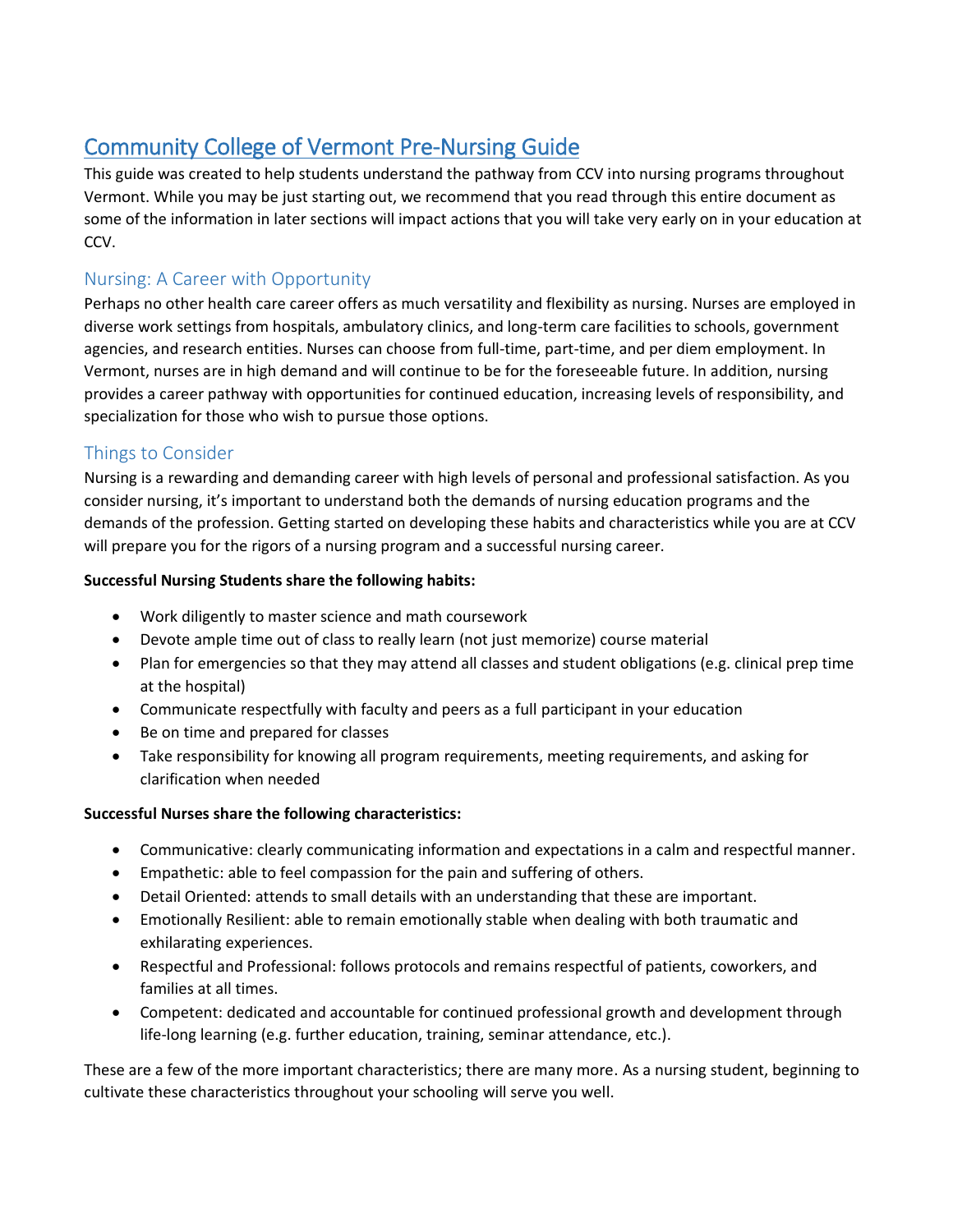## Pathways to Vermont Nursing Programs

Admission to Vermont nursing programs is highly competitive, but successful completion of pre-nursing courses strengthens your application and saves time and money over the course of your nursing education. CCV's Allied Health Preparation certificate provides an excellent platform for completing pre-nursing coursework.

The following pathways will help you choose elective courses in your Allied Health Preparation certificate to meet the requirements of VT nursing programs:

#### Vermont State College Nursing Program Partners:

| <b>Castleton University Bachelor of Science in Nursing</b> |                                          |  |
|------------------------------------------------------------|------------------------------------------|--|
| <b>AHP Certificate Core Course</b>                         | <b>CU Equivalent</b>                     |  |
| INT-1050 Dimensions of Self & Society                      | Gen Ed: World Views Frame                |  |
| <b>ENG-1061 English Composition</b>                        | <b>ENG-1061 English Composition</b>      |  |
| Math: Choose MAT-2021 Statistics*                          | MAT-1350 Statistics & Health*            |  |
| BIO-2011 Human Anatomy & Physiology I*                     | BIO-2011 Human Anatomy & Physiology I*   |  |
| BIO-2012 Human Anatomy & Physiology II*                    | BIO-2012 Human Anatomy & Physiology II*  |  |
| <b>AHP Certificate Electives</b>                           | <b>CU Equivalent</b>                     |  |
| BIO-1030 Introduction to Nutrition*                        | BIO-1030 Introduction to Nutrition*      |  |
| BIO-2120 Elements of Microbiology*                         | BIO-2125 Microbiology*                   |  |
| PSY-1010 Introduction to Psychology*                       | PSY 1012 Intro to Psychological Science* |  |
| PSY-1050 Human Growth & Development*                       | PSY-1050 Human Growth & Development*     |  |
| SOC-1010 Introduction to Sociology*                        | SOC-1010 Introduction to Sociology*      |  |

\*Students must achieve a B- or better in these classes and have a minimum overall GPA of 2.8.

| <b>Vermont Technical College PN-ADN-BSN Program</b> |                                                     |  |
|-----------------------------------------------------|-----------------------------------------------------|--|
| <b>AHP Certificate Core Course</b>                  | <b>VTC Equivalent</b>                               |  |
| INT-1050 Dimensions of Self & Society               | Arts/Humanities Elective <sup>2</sup>               |  |
| <b>ENG-1061 English Composition</b>                 | ENG-1061 English Composition <sup>2</sup>           |  |
| Math: Choose MAT-1030 Applied Math Concepts         | MAT-1040 Mathematics for Allied Health <sup>2</sup> |  |
| BIO-2011 Human Anatomy & Physiology I               | BIO-2011 Human Anatomy & Physiology I <sup>1</sup>  |  |
| BIO-2012 Human Anatomy & Physiology II              | BIO-2012 Human Anatomy & Physiology II <sup>1</sup> |  |
| <b>AHP Certificate Electives</b>                    | <b>VTC Equivalent</b>                               |  |
| <b>BIO-1030 Introduction to Nutrition</b>           | BIO-1030 Introduction to Nutrition <sup>1</sup>     |  |
| BIO-2120 Elements of Microbiology                   | BIO-2120 Elements of Microbiology <sup>2</sup>      |  |
| PSY-1010 Introduction to Psychology                 | PSY-1010 Introduction to Psychology <sup>2</sup>    |  |
| PSY-1050 Human Growth & Development                 | PSY-1050 Human Growth & Development <sup>1</sup>    |  |
| SOC-1010 Introduction to Sociology or               | SOC-1010 Introduction to Sociology <sup>3</sup> or  |  |
| HUM-2020 Bioethics                                  | HUM-2020 Bioethics <sup>3</sup>                     |  |

<sup>1</sup>Courses apply to LPN certificate. <sup>2</sup>Courses apply to ADN. <sup>3</sup>Courses apply to BSN.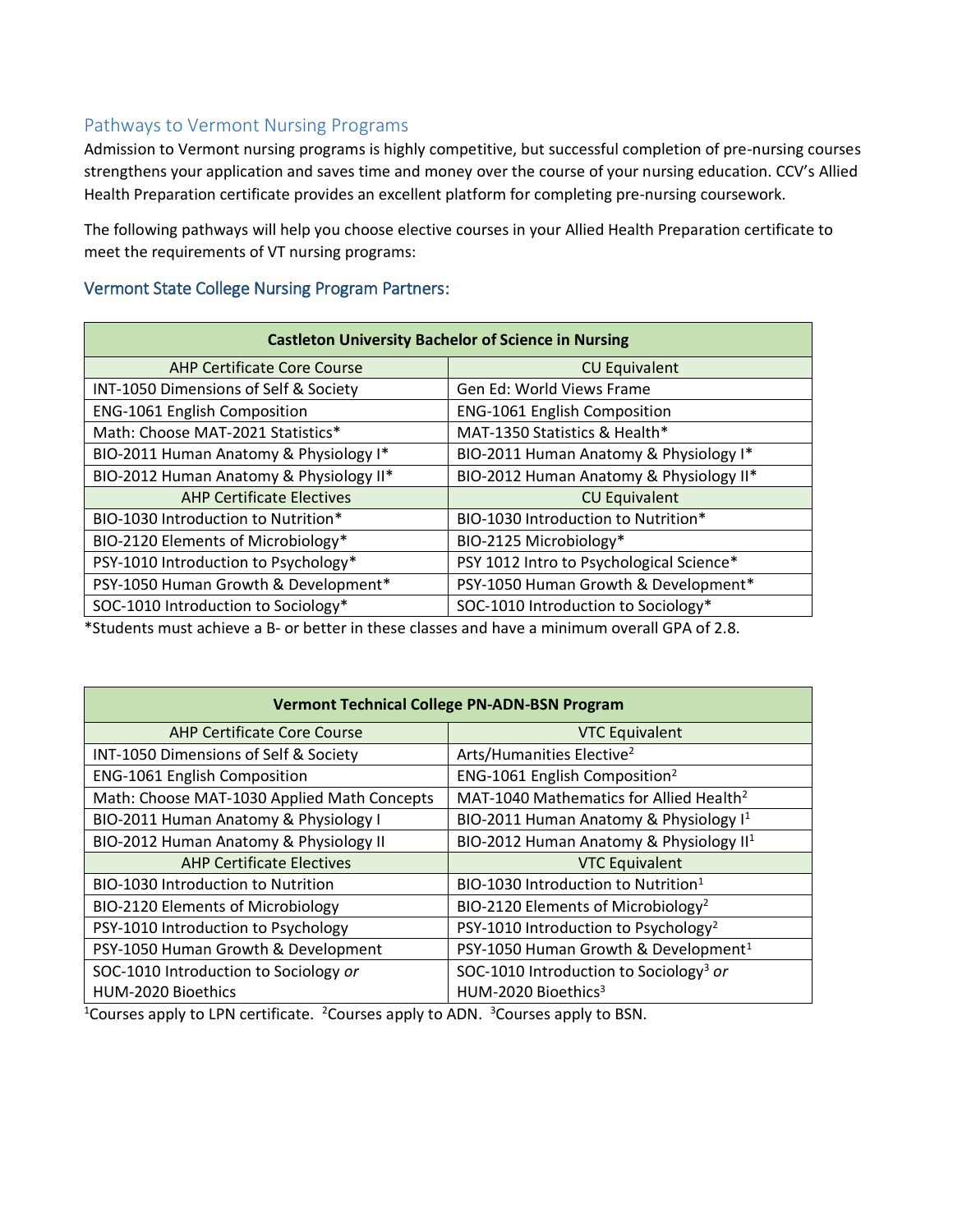#### Other Vermont Nursing Program Partners:

| <b>Norwich University Bachelor of Science in Nursing</b> |                                          |  |
|----------------------------------------------------------|------------------------------------------|--|
| <b>AHP Certificate Core Course</b>                       | <b>NU Equivalent</b>                     |  |
| INT-1050 Dimensions of Self & Society                    | <b>General Elective</b>                  |  |
| <b>ENG-1061 English Composition</b>                      | EN 101 Composition & Literature I        |  |
| Math: Choose MAT-2021 Statistics*                        | MA 232 Elementary Statistics             |  |
| BIO-2011 Human Anatomy & Physiology I*                   | BI 215 Human Anatomy & Physiology I      |  |
| BIO-2012 Human Anatomy & Physiology II*                  | BI 216 Human Anatomy & Physiology II     |  |
| <b>AHP Certificate Electives</b>                         | <b>NU Equivalent</b>                     |  |
| CHE-1020 Introductory Chemistry*                         | CH 101 Introduction to General Chemistry |  |
| <b>ENG-1062 English Composition II</b>                   | EN 102 Composition & Literature II       |  |
| PSY-1010 Introduction to Psychology                      | PY 211 Introduction to Psychology        |  |
| PSY-1050 Human Growth & Development                      | PY 220 Developmental Psychology          |  |
| SOC-1010 Introduction to Sociology                       | <b>General Social Science Elective</b>   |  |

\*Students must achieve a grade of C+ or higher and minimum overall GPA of 3.0.

## Students who already hold a bachelor's degree in another field

There are a few opportunities in Vermont and certainly others outside the state that offer direct-entry programs into nursing for students who already hold a B.A. or B.S. in another field. These programs will require prerequisite coursework including several of the non-nursing courses listed above. Many students choose to take these prerequisites at CCV and then apply directly to a direct-entry BSN, MSN, or DNP degree.

For more information see the following Vermont programs:

[Norwich Accelerated BSN](http://catalog.norwich.edu/residentialprogramscatalog/collegeofprofessionalschools/schoolofnursing/nursing/#majoracceleratedbsntext) (this program accepts students with associate or bachelor degrees in non-nursing fields)

#### [UVM Direct Entry MSN Clinical Nurse Leader program](https://www.uvm.edu/cnhs/nursing/master_science_nursing_clinical_nurse_leader)

#### [UVM Direct Entry DNP program](https://www.uvm.edu/cnhs/nursing/direct_entry_program_nursing)

To learn more about the direct entry programs at UVM, contact [Loretta McManus](mailto:loretta.mcmanus@med.uvm.edu)

## Strengthening your Application

It's probably no surprise that your grades will be one of the most important criteria used in the evaluation of your application. Nursing programs in Vermont, and elsewhere, are extremely competitive with many more people applying than programs have capacity to enroll. While you might be tempted to think that the minimum grades posted on a program website will be "good enough", often programs are deciding between applicants with course grades and GPAs that far exceed their published minimums. That doesn't mean that only those with straight As and 4.0 GPAs get into nursing school, but it does mean that it is crucial to devote the time and energy necessary to do your very best in your preparatory coursework.

In addition, it's important to demonstrate that you can successfully complete the workload of a nursing program. This might be accomplished through taking multiple credits successfully in the same semester, or you